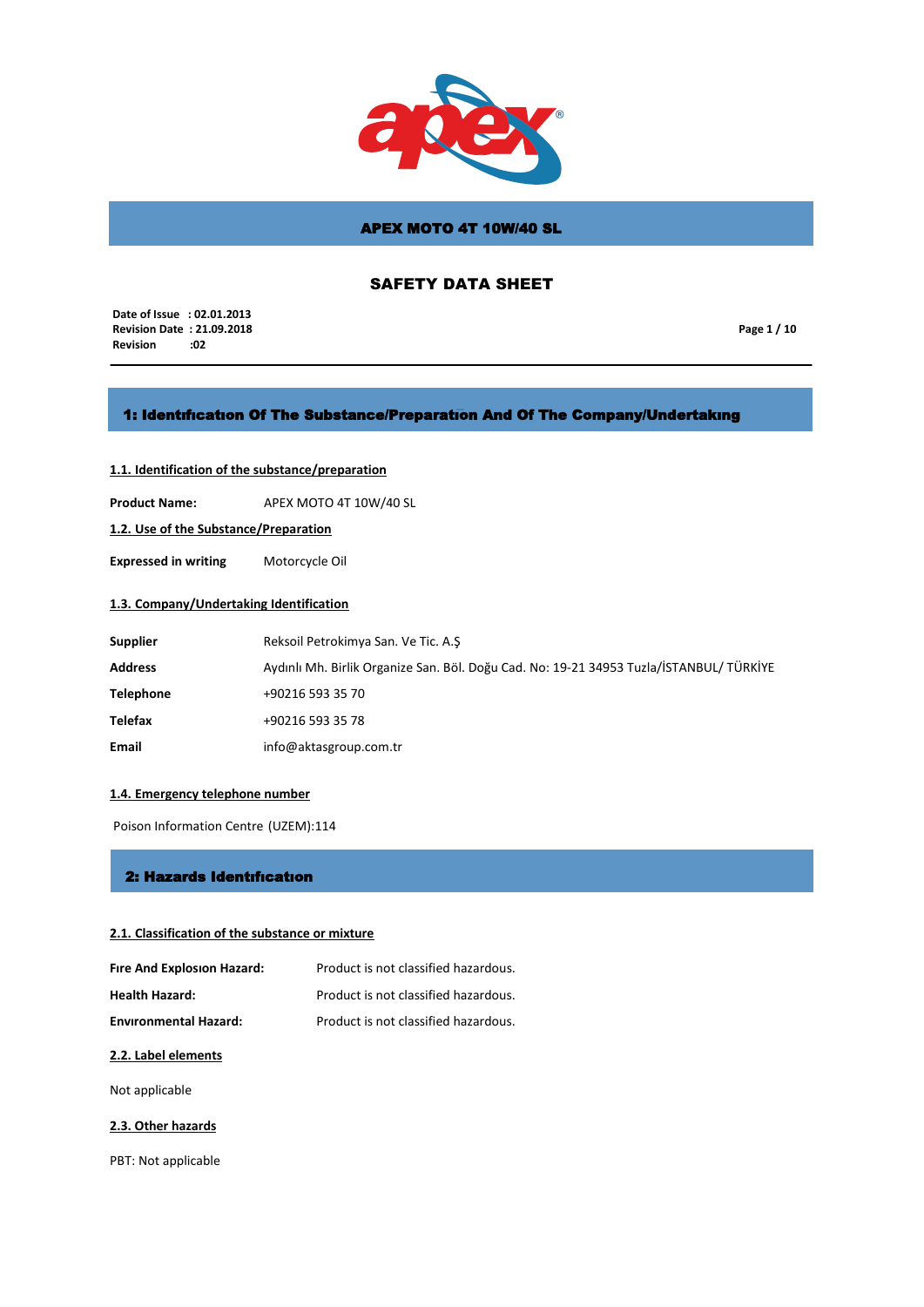

# SAFETY DATA SHEET

 **Date of Issue : 02.01.2013 Revision Date : 21.09.2018 Revision :02**

**Page 2 / 10**

vPvB: Not applicable

# 3: Composıtıon/Informatıon On Ingredıents

#### **3.1. Substances**

| <b>Chemical name</b>                                            | Cas No      | <b>EC No</b> | Concentration(%) | <b>Classification</b>                                                                                                                        |
|-----------------------------------------------------------------|-------------|--------------|------------------|----------------------------------------------------------------------------------------------------------------------------------------------|
| Lubricating oils, C15-50,<br>hydrotreated neutral oil-<br>based | 74869-22-0  | 278-012-2    | 70-95            |                                                                                                                                              |
| Calcium long chain alkaryl<br>sulfonate                         | 722503-69-7 | 682-812-0    | $0, 3 - 0, 8$    | Aquatic Chronic<br>4/H413                                                                                                                    |
| Polyolefin polyamine<br>succinimide, polyol                     | 147880-09-9 | 604-611-9    | $0, 3 - 0, 8$    | $4/$ H413                                                                                                                                    |
| Zinc alkyl dithiophosphate                                      | 68649-42-3  | 272-028-3    | $0,3-0,5$        | Eye Dam. 1/H318<br>Aquatic Chronic 2, H411                                                                                                   |
| methacrylate copolymer                                          | Proprietary |              | $0, 1 - 0, 3$    | Eye Irrit.2, H319                                                                                                                            |
| <b>Alkyl Methacrylate</b>                                       | Proprietary |              | 0,001-0,003      | Skin Irrit. 2, H315<br>Eye Irrit.2, H319<br><b>STOT SE 3, H335</b><br>Skin Sens. 1, H317<br>Aquatic Acute 1, H400<br>Aquatic Chronic 1, H410 |

**ADDITIONAL INFORMATION** Product containing mineral oil with less than 3% DMSO extract as measured by IP-346

## 4: First Aid Measures

### **4.1. Description of first aid measures**

**Eye contact** In case of contact, immediately flush eyes with plenty of water for at least 15 minutes. Get medical attention immediately Skin contact In case of contact, immediately flush skin with plenty of water for at least 15 minutes while removing contaminated clothing and shoes. Get medical attention immediately.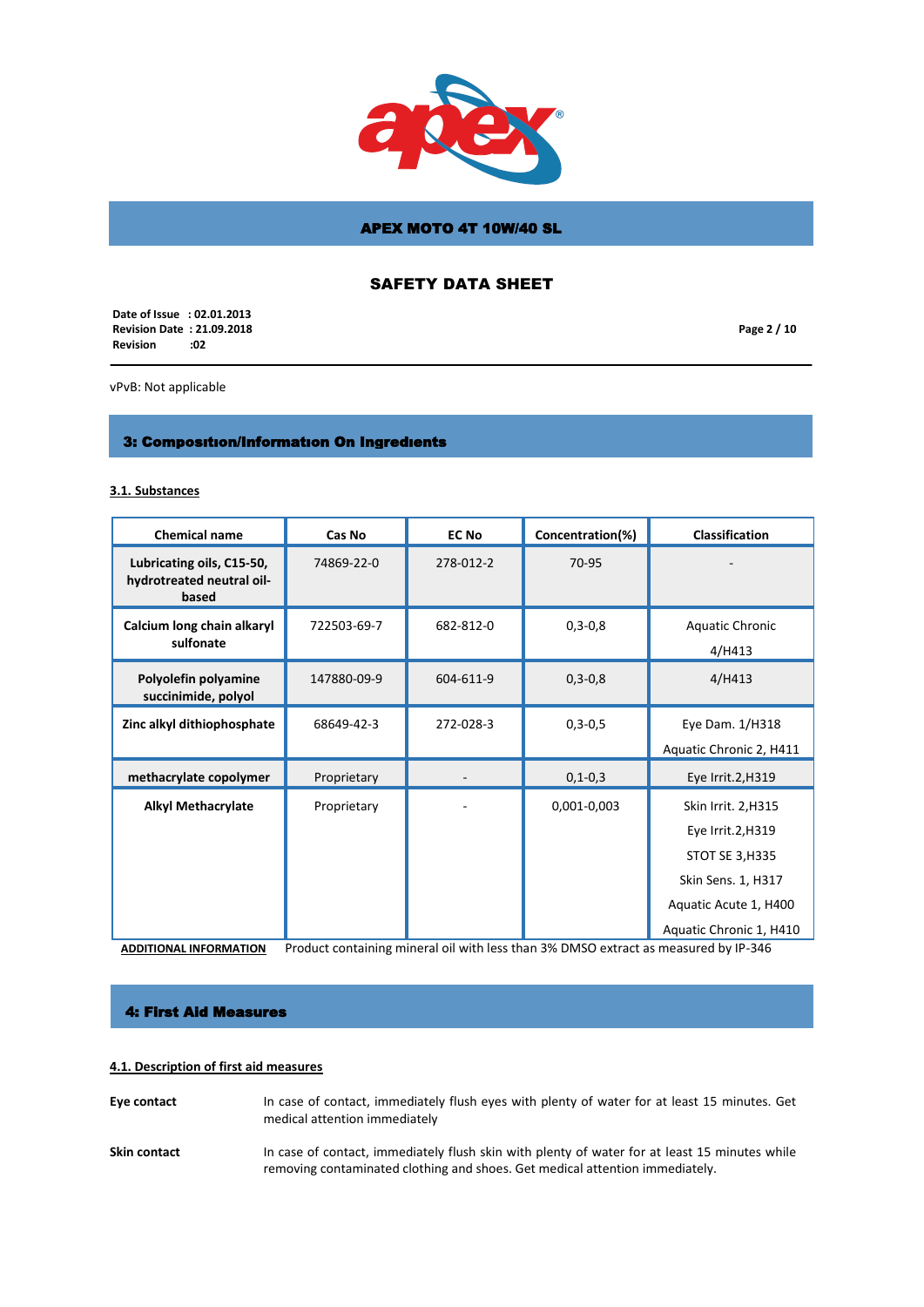

## SAFETY DATA SHEET

| Date of Issue : 02.01.2013<br><b>Revision Date: 21.09.2018</b><br><b>Revision</b><br>:02 | Page 3 / 10                                                                                                                                                          |
|------------------------------------------------------------------------------------------|----------------------------------------------------------------------------------------------------------------------------------------------------------------------|
| Ingestion                                                                                | Do not induce vomiting. Rinse mouth with water. Consult a physician.                                                                                                 |
| <b>Inhalation</b>                                                                        | If inhaled, remove to fresh air. If not breathing, give artificial respiration. If breathing is<br>difficult, give oxygen. Get medical attention if symptoms appear. |

### **4.2. Most İmportant Symptoms And Effects, Both Acute And Delayed**

Not determined.

#### **4.3. Indication Of Any İmmediate Medical Attention And Special Treatment Needed**

**Notes to physician** Not applicable.

### 5: Firefighting Measures

### **5.1. Extinguishing Media**

**Suitable extinguishing** In case of fire, use water spray (fog), foam, dry chemical or CO2. **media**

**Unsuitable extinguishing media** Do not use water .

#### **5.2. Special Hazards Arising From The Substance Or Mixture**

Decomposition products may include the following materials: carbon oxides (CO, CO2)

### **5.3. Advice For Firefighters**

Fire-fighters should wear positive pressure self-contained breathing apparatus (SCBA) and full turnout gear.

### 6: Accidental Release Measures

### **6.1. Personal Precautions, Protective Equipment And Emergency Procedures**

Immediately contact emergency personnel. Keep unnecessary personnel away. Use suitable protective equipment (section 8). Follow all fire-fighting procedures (section 5).

### **6.2. Environmental Precautions**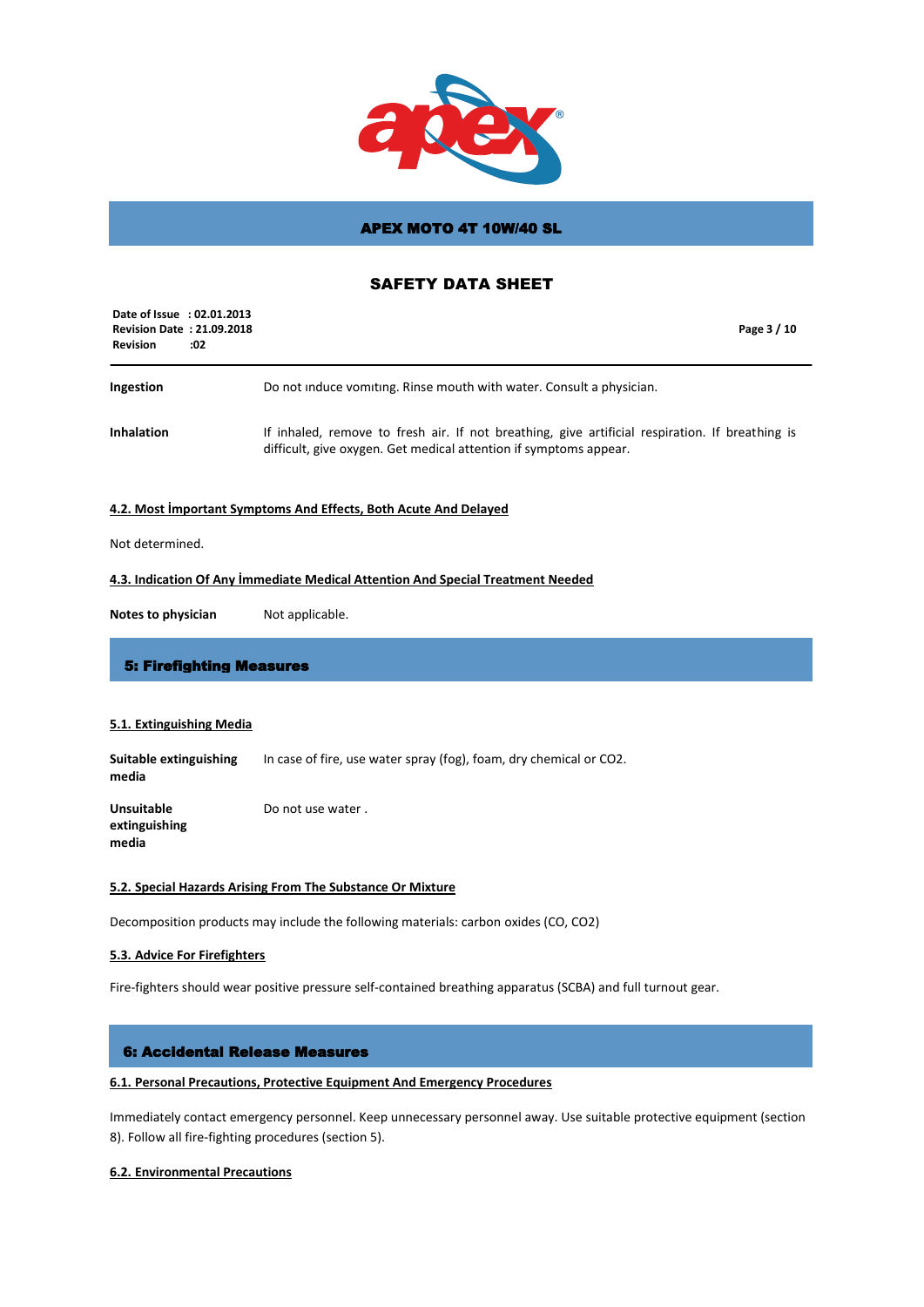

# SAFETY DATA SHEET

 **Date of Issue : 02.01.2013 Revision Date : 21.09.2018 Revision :02**

**Page 4 / 10**

Try to restrict the release and prevent spread of the product into the environment. Collect liquid before it spreads into drains, the ground and waters.

### **6.3. Methods And Materials For Containment And Cleaning Up**

Immediately start clean-up of the liquid and contaminated soil. Small amounts can be collected using absorbent material. Product waste should be disposed in accordance with item 13. In case of spill, immediately contact local authorities.

## 7: Handlıng And Storage

### **7.1. Precautions For Safe Handling**

Provide sufficient ventilation when handling the product. Wear protective equipment when needed. Wear safety shoes while handling containers.

#### **7.2. Conditions For Safe Storage, İncluding Any İncompatibilities**

Keep container tightly closed. Keep container in a cool, well-ventilated area.

#### **7.3. Specific End Use(s)**

Refer to section 1.2. or the extended SDS if applicable.

## 8: Exposure Controls/Personal Protection

### **8.1. Threshold Limits**

TWA  $(8 h) : 5 mg/m<sup>3</sup>$ 

STEL (15 min) : 10 mg/m³

#### **8.2. Exposure Controls**

### **8.2.1 Personal Protective Equipment**



**8.2.2 Appropriate Engineering Controls**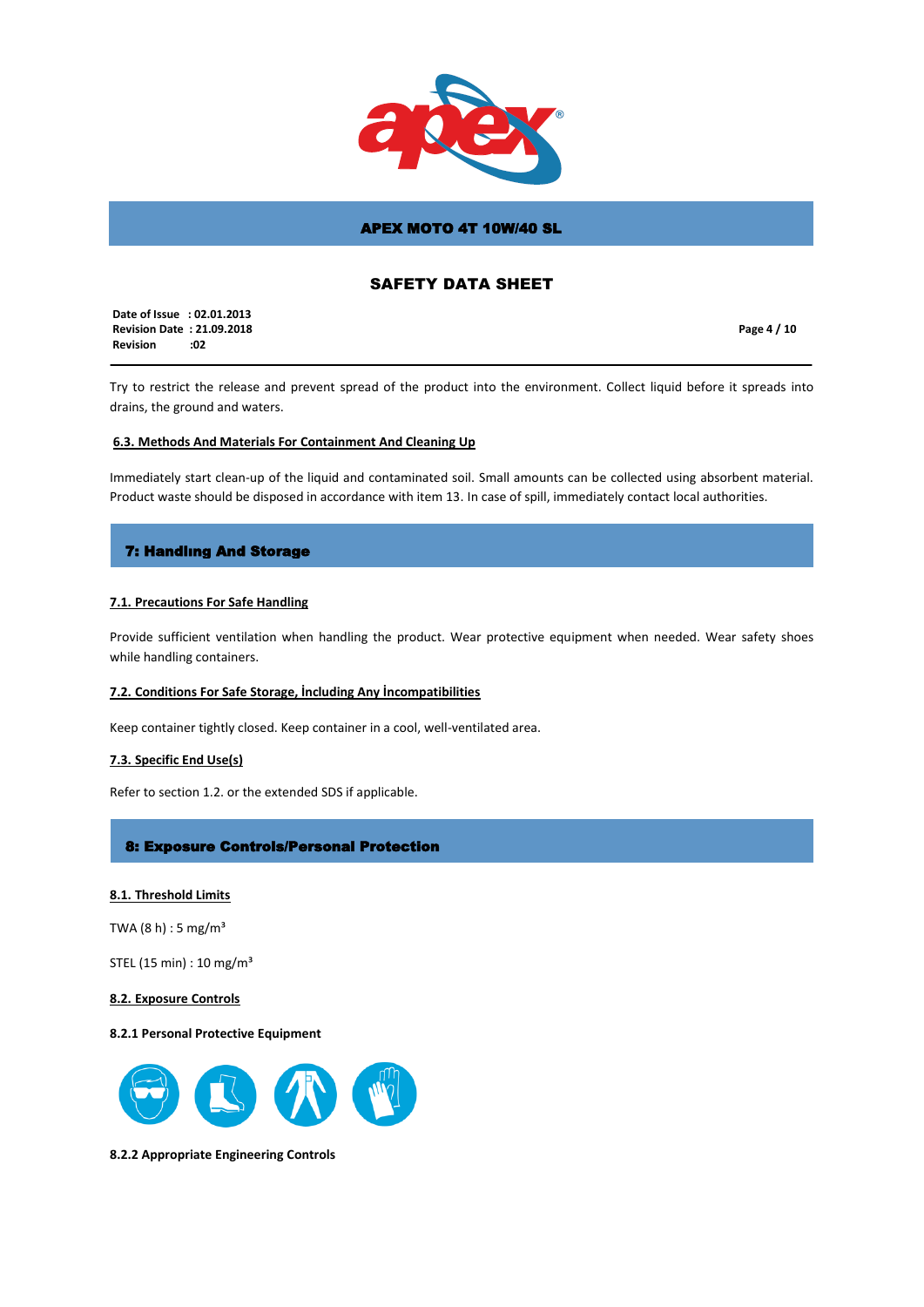

# SAFETY DATA SHEET

|                 | Date of Issue : 02.01.2013       |             |  |
|-----------------|----------------------------------|-------------|--|
|                 | <b>Revision Date: 21.09.2018</b> | Page 5 / 10 |  |
| <b>Revision</b> | :02                              |             |  |

Provide exhaust ventilation or other engineering controls to keep the airborne concentrations of vapors below their respective threshold limit value.

# **8.2.3 Individual Protection Measures**

| Eye/face protection           | Safety glasses with side shields. Goggles with a face shield may be necessary depending on<br>quantity of material and conditions of use. |
|-------------------------------|-------------------------------------------------------------------------------------------------------------------------------------------|
| <b>Hand protection</b>        | Nitrile rubber, PVC disposable gloves. Change protective gloves often enough.                                                             |
| Skin and body<br>protection   | Minimize any skin contact. Protective clothing when needed.                                                                               |
| <b>Respiratory protection</b> | Use appropriate respiratory protection if there is the potential to exceed the exposure<br>$limit(s)$ .                                   |

# 9: Physical And Chemical Properties

## **9.1. Information On Basic Physical And Chemical Properties**

| <b>Test</b>                                  | <b>Test Unit</b>  | <b>Values</b>      | <b>Test Method</b> |
|----------------------------------------------|-------------------|--------------------|--------------------|
| <b>Physical state</b>                        |                   | Liquid-Yellow.     |                    |
| Odor                                         |                   | Petroleum.         |                    |
| <b>Odor threshold</b>                        |                   | Not available.     |                    |
| pH                                           |                   | Not available.     |                    |
| <b>Pour Point</b>                            | ºC                | Max. -30           | <b>ASTM D 6749</b> |
| Initial boiling point and boiling            |                   | Not available.     |                    |
| <b>Evaporation rate</b>                      |                   | Not available.     |                    |
| Flammability (solid, gas)                    |                   | Not available.     |                    |
| Upper/lower flammability or explosive limits |                   | Not available.     |                    |
| Vapor pressure                               |                   | Not available.     |                    |
| <b>Vapor density</b>                         |                   | Not available.     |                    |
| Density, 15 ºC                               | g/cm <sup>3</sup> | 0,87-0,90          | <b>ASTM D 4052</b> |
| <b>Solubility</b>                            |                   | insoluble in water |                    |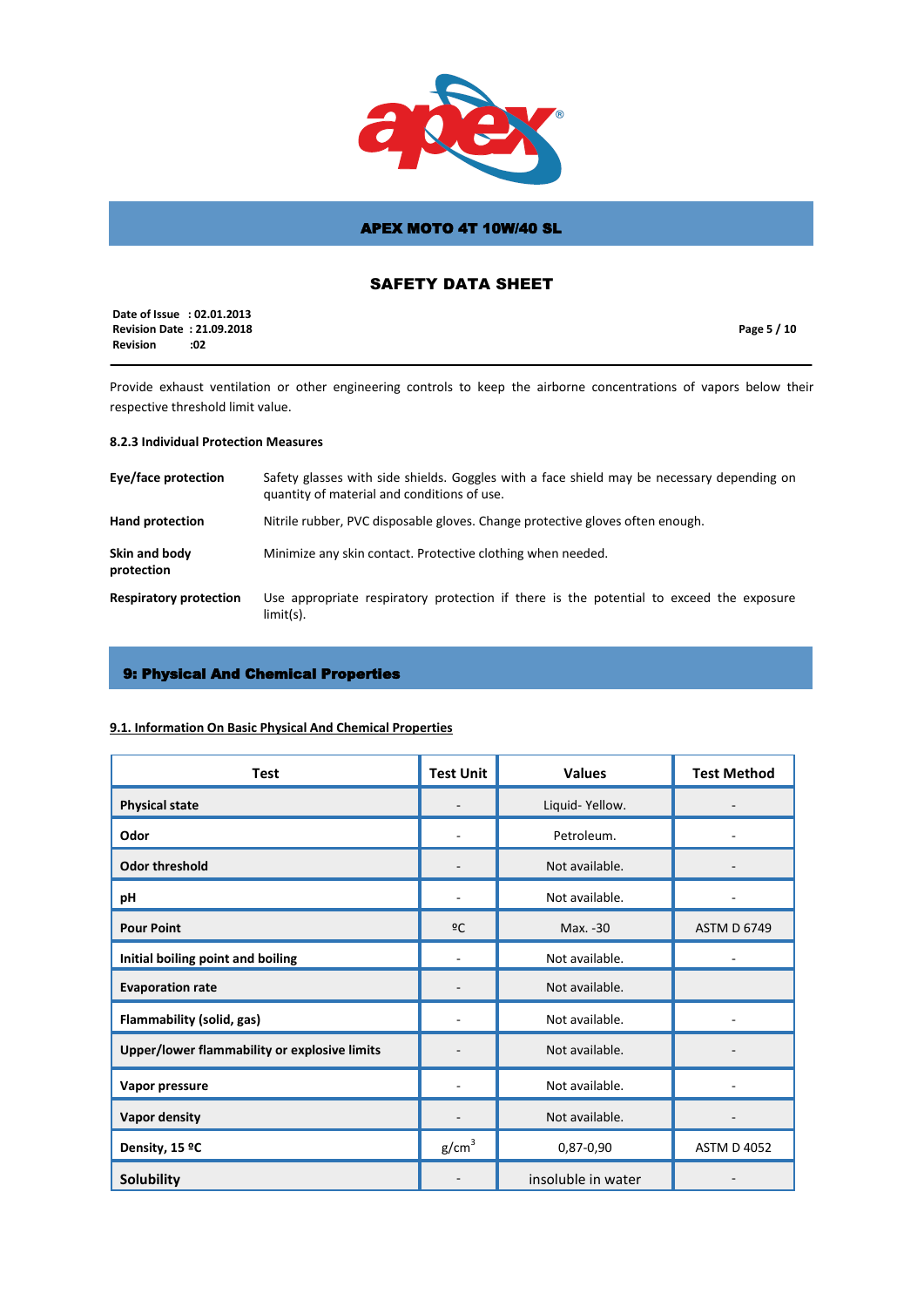

# SAFETY DATA SHEET

 **Date of Issue : 02.01.2013 Revision Date : 21.09.2018 Revision :02**

**Page 6 / 10**

| Partition coefficient (n-octanol/water) | $\overline{\phantom{0}}$ | Not available. | -                        |
|-----------------------------------------|--------------------------|----------------|--------------------------|
| <b>Decomposition temperature</b>        | $\overline{\phantom{a}}$ | Not available. |                          |
| Viscosity, 100 °C                       | mm <sup>2</sup> /s       | 12,5-16,3      | ASTM D 445               |
| <b>Explosive properties</b>             | $\overline{\phantom{a}}$ | Not available. |                          |
| <b>Oxidizing properties</b>             | $\overline{\phantom{0}}$ | Not available. | $\overline{\phantom{0}}$ |
| <b>Flash Point</b>                      | ºC                       | Min. 210       | ASTM D 92                |

#### **9.2. Further information**

No specific data.

# 10: Stability And Reactivity

### **10.1. Reactivity**

No specific test data related to reactivity available for this product or its ingredients.

## **10.2. Chemical Stability**

The product is stable.

## **10.3. Possibility Of Hazardous Reactions**

Not determined.

**10.4 Conditions To Avoid**

High temperatures, sparks, and open flames.

### **10.5 Incompatible Materials**

Strong oxidizing and reducing agents.

## **10.6 Hazardous decomposition products**

No specific data.

# 11: Toxicological Information

**11.1. Information on toxicological effects**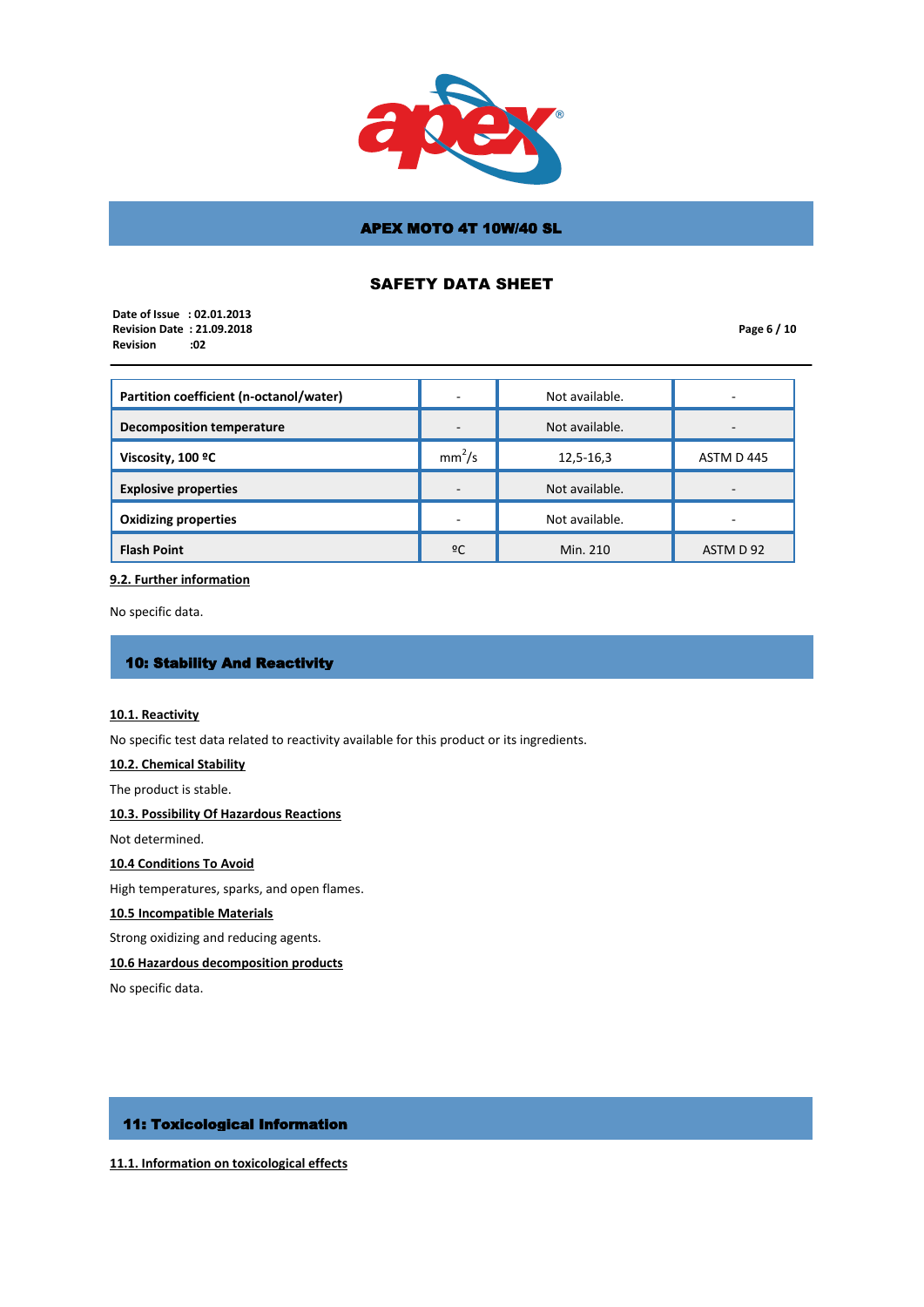

# SAFETY DATA SHEET

 **Date of Issue : 02.01.2013 Revision Date : 21.09.2018 Revision :02**

**Page 7 / 10**

| Acute toxicity                                   | No specific data.                  |
|--------------------------------------------------|------------------------------------|
| Skin irritation                                  | May irritate slightly the skin.    |
| Serious eye damage/ eye irritation               | May irritate slightly the the eyes |
| Carcinogenicity                                  | No specific data.                  |
| <b>Reproductive toxicity</b>                     | No specific data.                  |
| Specific target organ toxicity - single exposure | No specific data.                  |
| Specific target organ toxicity - repeat exposure | No specific data.                  |
|                                                  |                                    |

# 12: Ecological Information

### **12.1. Toxicity**

Daphnia EC50/48h: 101.0000 mg/l Algae IC50/72h : 101.0000 mg/l Fish LC50/96h : 101.0000 mg/l

### **12.2. Persistence and degradability**

No specific data.

### **12.3. Bioaccumulative potential**

No specific data.

### **12.4. Mobility**

Product does not evaporate from surface soil or water. It is insoluble in water. Product can penetrate soil until reaching the surface of ground water. Base oil hydrocarbons can be adsorbed onto organic material in soil or sediment.

### **12.5. Results of PBT and vPvB assessment**

No specific data.

### **12.6. Other adverse effects**

No specific data.

### 13: Disposal Considerations

### **GENERAL INFORMATION**

Dispose of waste and residues in accordance with local authority requirements.

### **DISPOSAL METHODS**

Incinerate with provision for removal of effluent gases by scrubber.

#### 14: Transport information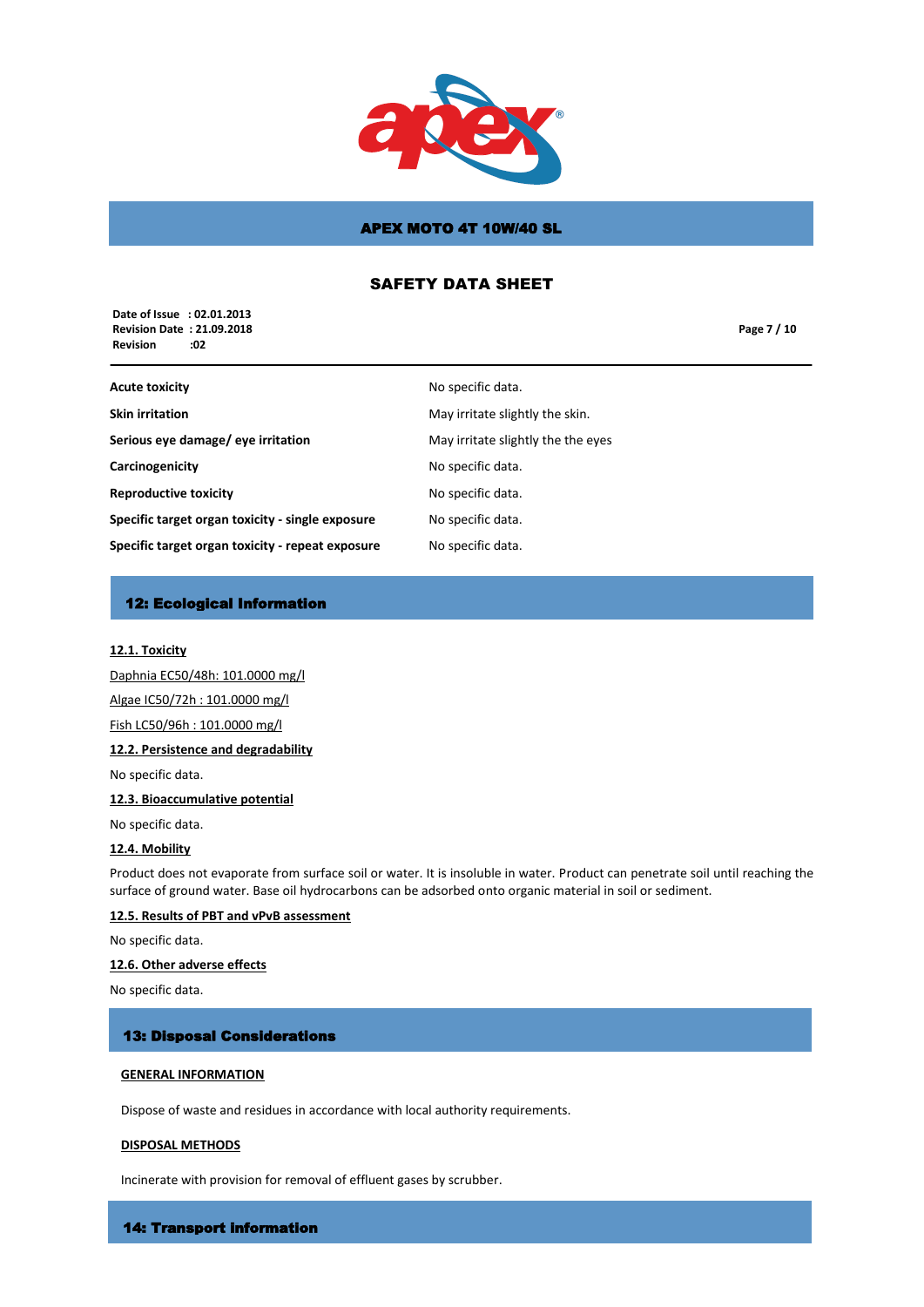

# SAFETY DATA SHEET

 **Date of Issue : 02.01.2013 Revision Date : 21.09.2018 Revision :02**

**Page 8 / 10**

Not dangerous goods in the meaning of ADR/RID, ADNR,IMDG-Code, ICAO/IATA-DGR

#### **14.1. UN No**

Not applicable.

**14.2. Proper shipping name**

Not applicable.

#### **14.3. Transport hazard class(es):**

Not applicable.

**14.4. Packaging group** 

Not applicable.

**14.5. Environmental hazards:**

Not applicable.

#### **14.6. Special precautions for user**

Not applicable.

### **14.7. Transport in bulk according to Annex II of MARPOL 73/78 and the IBC Code**

Not applicable.

### 15: Regulatory Information

### **15.1. Safety, health and environmental regulations/legislation specific for the substance or mixture**

Product is classified and labeled in accordance with the procedures and principles stipulated in the EU Directive and ' Regulations on the preparation of safety data sheets on hazardous substances and mixtures (13.12.2014- 29204 numbered Official Gazette) '', '' The regulation on preparation and distribution of safety data sheets on hazardous materials and preparations (26/12/2008 to 27092 Rep.".

### 16: Other Informatıon

#### **Revısıon Statement:**

This Safety Data Sheet is Revision 2. Product is classified and labeled in accordance with the procedures and principles stipulated in the (13.12.2014- 29204 numbered Official Gazette) '', '' The regulation on preparation and distribution of safety data sheets on hazardous materials and preparations

#### **Explanations of the abbreviations**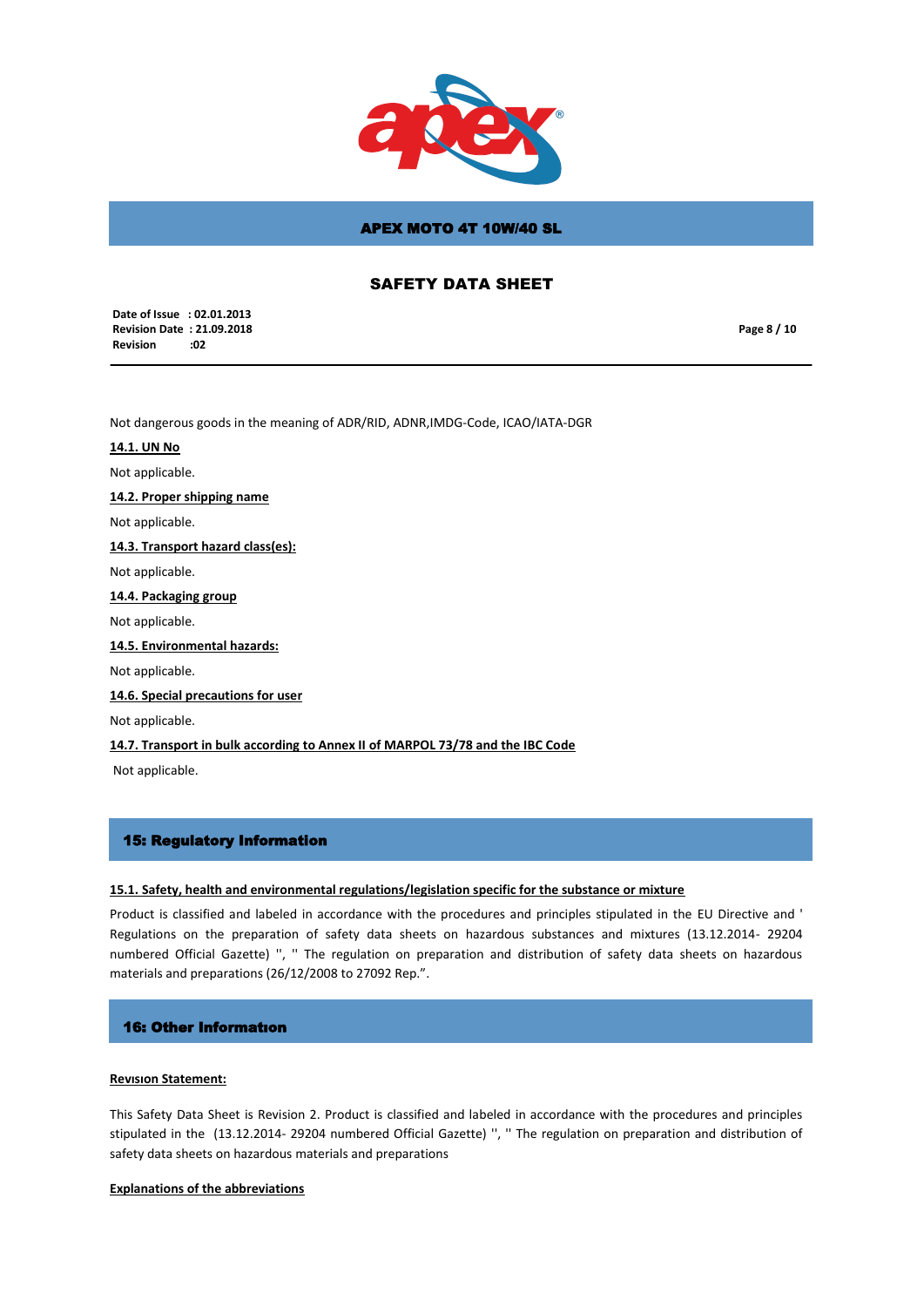

# SAFETY DATA SHEET

| <b>Revision</b> | Date of Issue : 02.01.2013<br><b>Revision Date: 21.09.2018</b><br>:02                | Page 9 / 10 |
|-----------------|--------------------------------------------------------------------------------------|-------------|
| <b>ADR</b>      | European Agreement concerning the International Transport of Dangerous Goods by Road |             |
| <b>IATA</b>     | The International Air Transport Association                                          |             |

| <b>IMDG</b>            | International Maritime Dangerous Goods Code                         |
|------------------------|---------------------------------------------------------------------|
| <b>MARPOL</b><br>73/78 | International Convention for the Prevention of Pollution from Ships |

**PBT** Persistent Bioaccumulative Toxic **RID** Regulations concerning the International Transport of Dangerous Goods by Rail **STEL** Short Term Exposure Limit **TWA** 8-hour Time Weighted Averages

**vPvB** Very Persistent Bioaccumulative Toxic

### **Information sources**

-ESIS (European chemical Substances Information System), http://esis.jrc.ec.europa.eu/

- REACH registered chemicals, http://echa.europa.eu/chem\_data\_en.asp

### **Hazard statements:**

H315 Causes skin irritation

H317 May cause an allergic skin reaction

H318 Causes serious eye damage

H319 Causes serious eye irritation

H335 May cause respiratory irritation

H400 Very toxic to aquatic life

H410 Very toxic to aquatic life with long lasting effects

H411 Toxic to aquatic life with long lasting effects

H413 May cause long lasting harmful effects to aquatic life

#### **Preparer**

| <b>Name and Surname : Sinem AKDEMIR</b> |                                                            |
|-----------------------------------------|------------------------------------------------------------|
|                                         | <b>Contact information:</b> sinemakdemir@aktasgroup.com.tr |
| <b>Certificate No</b>                   | : 01.126.09 (Certified by NBC Safety Data Sheet Preparer)  |

This information and these recommendations are offered in good faith and believed to be correct as of the date hereof. Information and recommendations are supplied upon the condition that the recipients will make their own decision as to safety and suitability for their purposes. No representations or warranties, either expressed or implied, of merchantability,